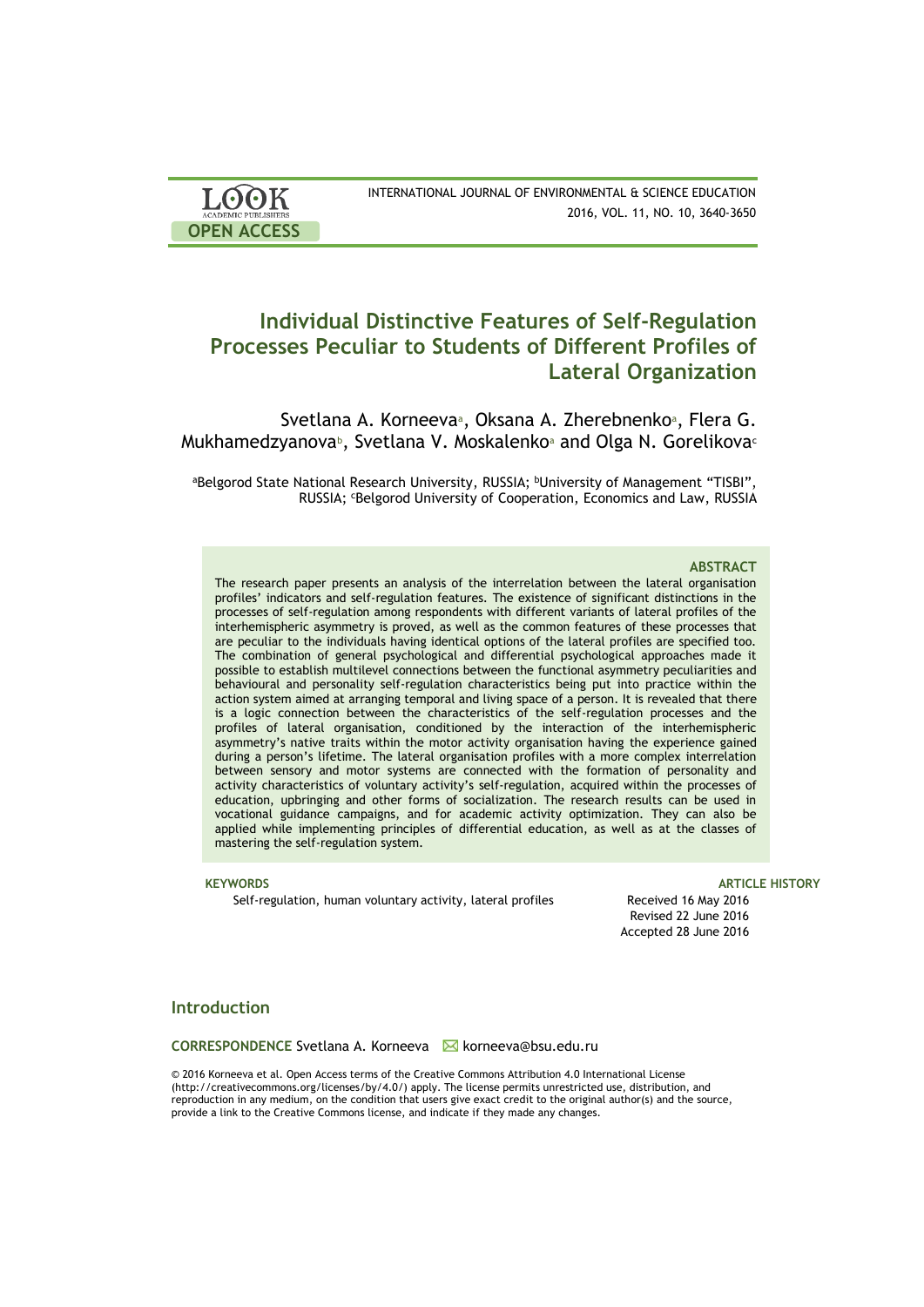#### 60 INTERNATIONAL JOURNAL OF ENVIRONMENTAL & SCIENCE EDUCATION 3641

The analysis of works devoted to various aspects of the research of individual differences in self-regulation processes shows that more and more new aspects of individual distinctions in self-regulation are being brought to light. However, alongside with this, the differences of approaches to the investigation of the contents, functions and structure of the self-regulation processes are revealed too (Korneeva, 2011).

Following O.A. Konopkin (1995), conscious self-regulation is understood as a systematically organized process of internal human psychic activity on initiation, formation, maintenance and management of various types and forms of voluntary activity directly realising the achievement of the goals accepted by a person. The place and the role of psychic self-regulation in a person's life are vivid enough, if one takes into account the fact that practically all his life is an endless multitude of forms of activity, actions, acts of communication and other types of purposive activity. The prefix 'self-' to the term 'regulation' reflects not only the subject's realising the acts of his voluntary activity and his purposeful managing them, but also the subject's defining both objective figural, rationallogical and personal axiological bases of separate activities and their correspondence and concordance with the context of the integral system of its main personality needs and values, cognitive mindsets and beliefs with the contents of self-consciousness (Korneeva, 2011).

Since mental self-regulation is regarded as a process controlled by consciousness, at the basis of the present study there lies a reasonable assumption that self-regulation features can be connected with the interhemispheric organisation of the brain activity that can be judged about by the indicators of the motor and individual lateral profiles tests (Annett, 1985, Chomsky, 1983, Lopez, 1987, Witkin, 1982).

A fruitful and perspective conception in the development of this direction was A.R. Luria's (1932, 1973) conception (on the structural and functional units of the brain) and V.A. Moskvin's (2002) approach, being developed on its basis, in which within the study of the hemispheric interaction in the norm, lateral features and options of their combinations (individual lateral profiles) are matched with the features of a number of mental processes' realisation, including the possibility of an arbitrary activity management.

Nowadays, the issue of individual differences in the processes of selfregulation still remains scantily studied. Researchers' interest towards phenomenology of self-regulation is clearly increasing; the scope of investigations touching upon different aspects of this phenomenology is broadening too. At the same time many problems of self-regulation still have to be investigated, as well as individual differences and peculiarities of selfregulation connected with psychophysiological organisation of human activity have to be studied in particular (Korneeva, 2011).

Thus, the aim of the research under consideration is to study the constituents of students' self-regulation process and the conditions that either enable or impede its progress.

### **Materials and Methods**

Since in the most general form hemispheric differences in connection with the analysis of the prevailing mental activity characteristics fit into a number of dichotomies: abstract (verbally-logic) and specific (visual-shaped) ways of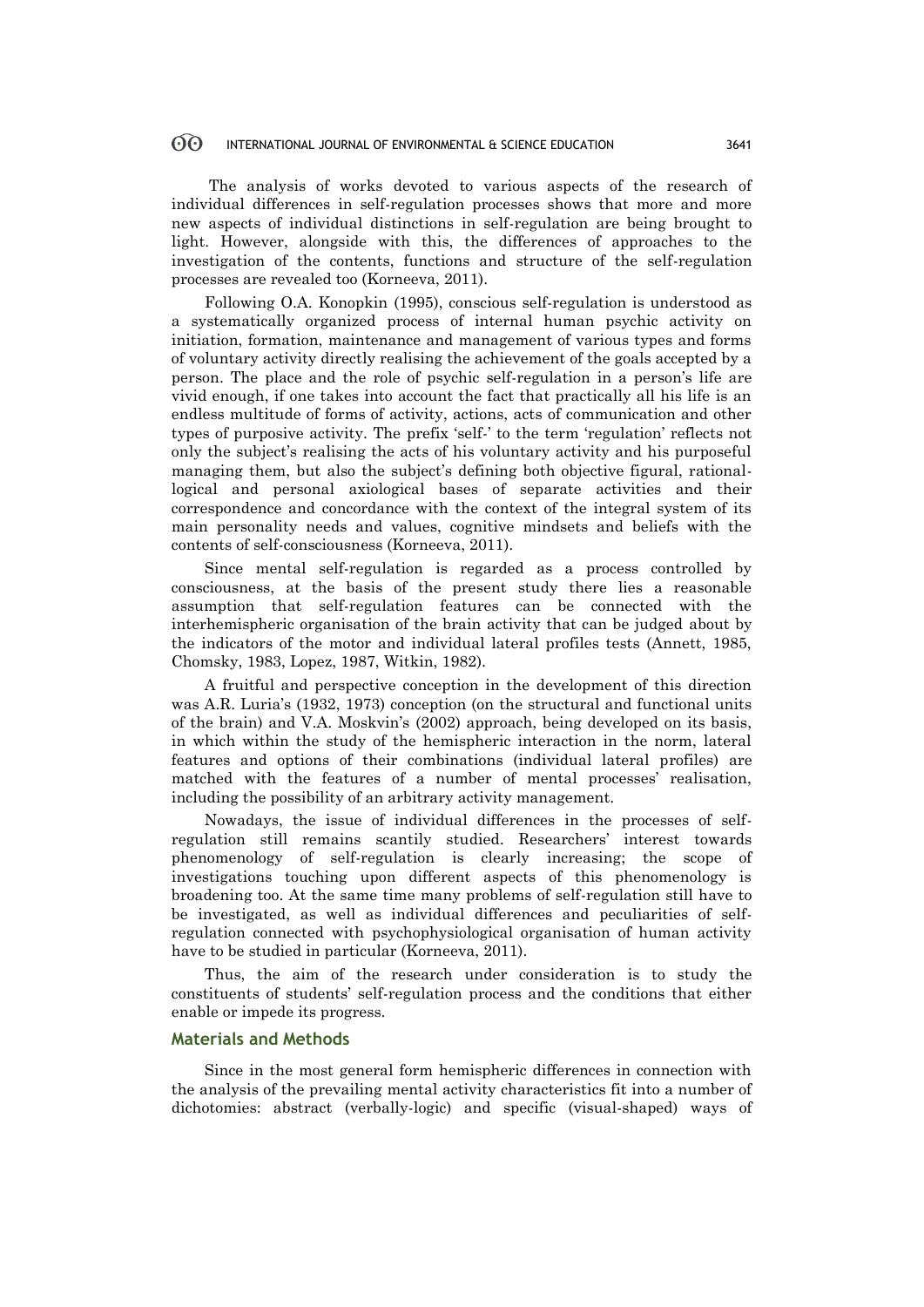information processing, voluntary and involuntary regulation of mental activity, emotionality-rationality, awareness-unawareness of mental functions and conditions (Korneeva, 2011).

In this context, the empirical study's objectives were to identify and compare self-regulation characteristics identified among the students with fixed features of functional asymmetry, which were installed in them with the help of "motor test" and the diagnostics of lateral organisation profiles:

1. To conduct a meaningful analysis of the available scientific approaches to the study of the processes of self-regulation and lateral organisation profiles.

2. To pick up a set of techniques for the empirical study of functional asymmetry indicators in the brain activity and split-level indicators of selfregulation.

3. To identify the connections between types of lateral organisation profiles (LOP), indicating functional asymmetry with differences in self-regulation processes.

4. To determine whether sex differences exist with individual differences in the processes of self-regulation, taking into account types of lateral organisation profiles (LOP).

### *Experimental research base*

For the study of individual differences in the self-regulation processes 195 respondents were surveyed. The sample included the students of Belgorod State National Research University (95 boys and 100 girls – the students of the Faculty of Physical Education and Sports and the Faculty of Pre-Primary, Primary and Special Education) at the age of 17-19. The study was conducted in 2013-2014 and 2014-2015 academic years.

## *Research Methods*

Conducting this research we used two blocks of methods.

1. Techniques focused on the diagnostics of functional asymmetry indicators: A.R. Luria's (1973) technique, and motor tests included in the "Map of Lateral Signs" and the technique for determining individual laterality profiles (according to V.A. Moskvin, 2002).

2. Techniques for diagnosing individual personal characteristics, one way or another related to the indicators of self-regulation: 16 PF questionnaire to assess personality traits associated with the self-regulation of human activity; A.K. Osnitsky's (2010) technique for diagnosing abilities and characteristics of selfregulation of activity; the technique for measuring the level of a person's selfactualization (SAT); the technique for determining life-purpose orientations (LPO); the "Time Orientation" technique.

### **Results**

The prevalence of lateral signs was studied in accordance with the "Map of Lateral Signs" technique; variations of lateral profiles were considered in the framework of the "hand-ear-eye" system.

3. Authors' results. The results presented in the table indicate that among the students – boys and girls – some subgroups of students with various lateral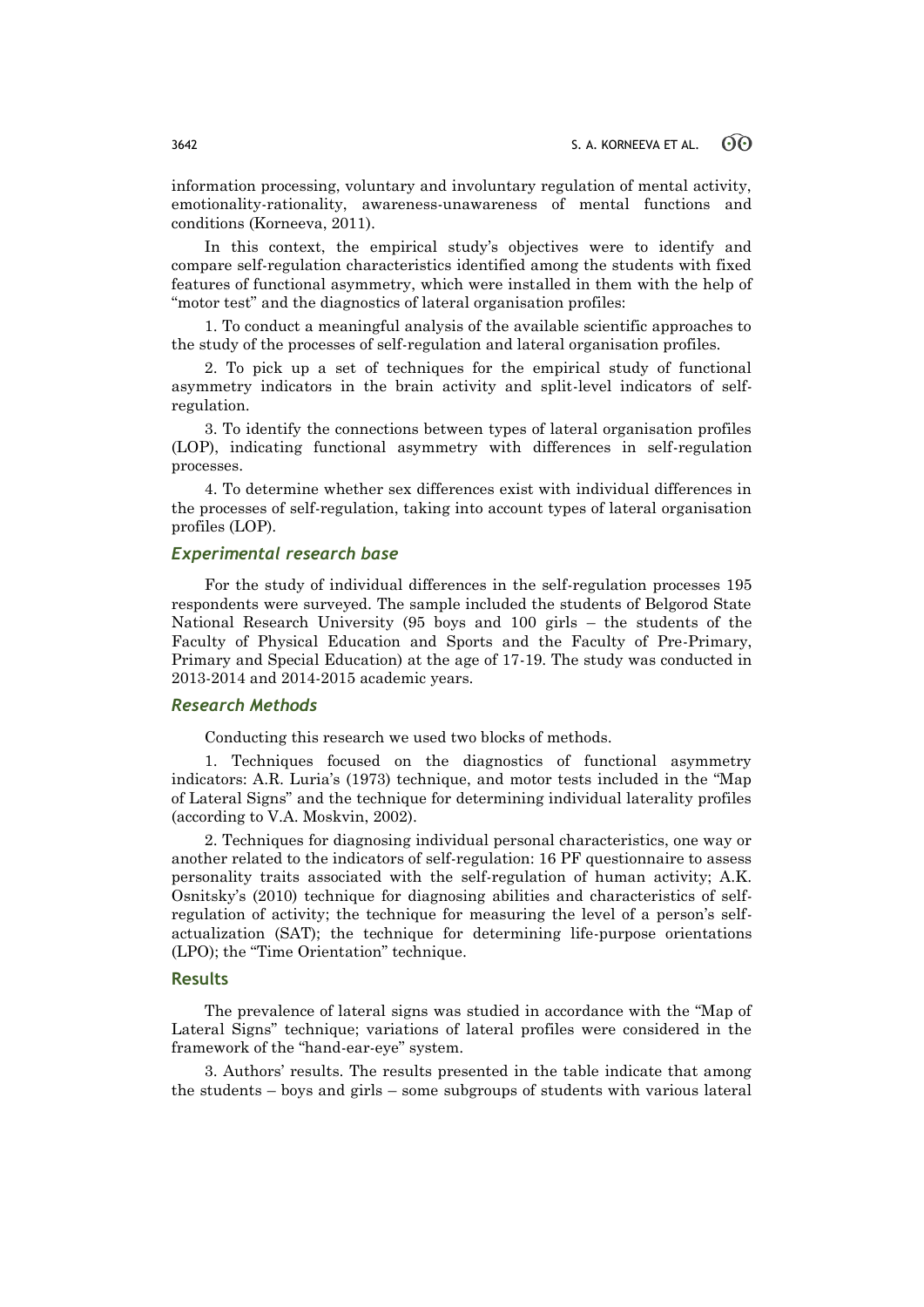#### 60 INTERNATIONAL JOURNAL OF ENVIRONMENTAL & SCIENCE EDUCATION 3643

profiles were identified. Moreover, the number of subgroups among boys and girls varies considerably.

| Respondents'                                                      | Lateral Profiles (%) |              |            |            |                                 |  |  |
|-------------------------------------------------------------------|----------------------|--------------|------------|------------|---------------------------------|--|--|
| <b>Samples</b>                                                    | <b>RRR</b>           | <b>RLR</b>   | <b>RRL</b> | <b>RLL</b> | Left-handers<br>and Ambidexters |  |  |
| A. Boys (n=195)                                                   | 62.4                 | 23.3         | 10.0       | 3.3        | 1.0                             |  |  |
| Girls<br>В<br>(n<br>$=$<br>120)                                   | 52.0                 | 14.0         | 24.4       | 7.0        | 3.0                             |  |  |
| Validity<br>οf<br>Distinctions:<br>$(\varphi^*$ Fisher's<br>test) | p < 0.05             | $p \le 0.05$ | p < 0.05   | p<0.05     | p<0.05                          |  |  |

**Table 1.** Distribution of Respondents According to Their Lateral Organisation Profiles

In the profile "hand-ear-eye", 'hand' was considered a motor component of a behavioural act, whereas 'ear' and 'eye' – perceiving and orienting components. It was necessary to take that into consideration, as the physiological and psychological traits are determined by a profile of functional asymmetry in motor and sensory systems, rather than by specific modalities of cerebral dominance (including the right - or left-handedness). The type of hemispheric lateralization is the neurophysiological basis of both psychophysiological and psychomotor personality, and human motor organisation reflects a holistic description of it as an individual, as a person, and as a subject having all unique individuality.

The results indicate that among the students  $-$  boys and girls  $-$  some subgroups of students with a various lateral profiles were identified. Moreover, the sampling pattern of subgroups among the boys and girls differs greatly. The analysis of the prevalence of lateral features and types of their combinations in boys' and girls' samples – students (with a gender-based approach) allowed in a number of cases to identify significant differences. This coincides with the results of other studies that have identified some features of lateral signs distribution in different professional samples (Moskvin, 2002; Korneeva, 2011).

The findings of the study made it possible to make an assumption about the lateralization of the neurophysiological bases of individual differences that can find their realisation in the intellectual (both general and social intelligence) and emotional activities, as well as the most valuable for this work, especially in regulatory processes. Thus, on the basis of this assumption, all the data have been systematized taking into account the indicators of functional asymmetry by A.R. Luria (1973) and V.A. Moskvin (2002). While analising functional brain asymmetries, the motor sample was measured; that allowed dividing the sample into right- and left-handers.

A.K. Osnitsky's (2010) questionnaire "Self-regulation" was used as a basic technique in order to identify individual characteristics of students when selfevaluating the presence or absence of regulatory skills or any self-regulation characteristics associated with problem solving, fulfillment of training and academic-practical tasks and the organisation of everyday behaviour. The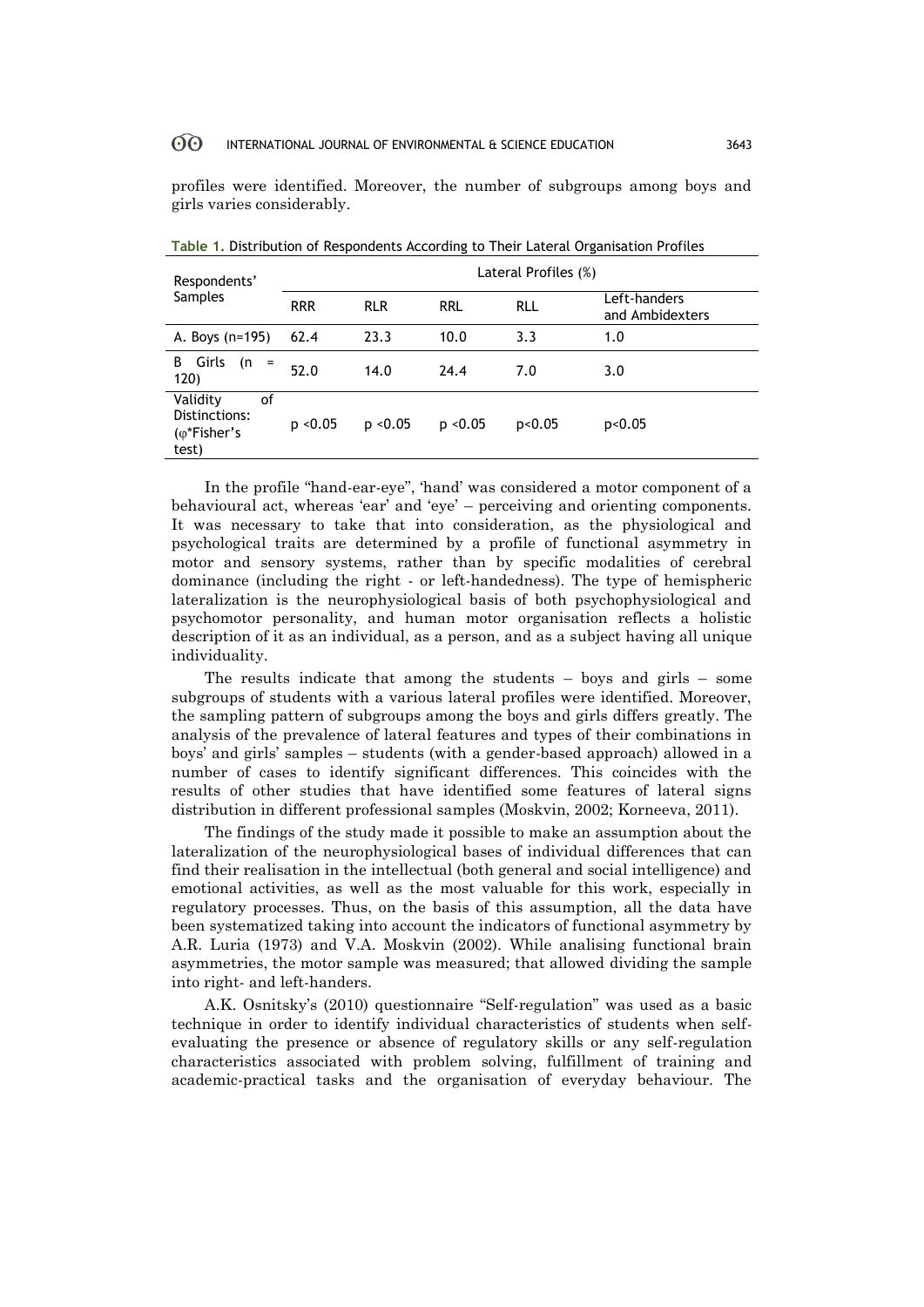respondents with different indices of motor tests showed a number of significant differences in self-evaluation of self-regulation skills.

| Self-evaluation of Self-regulation Skills (%) |                    |         |                    |         |                 |         |  |  |
|-----------------------------------------------|--------------------|---------|--------------------|---------|-----------------|---------|--|--|
|                                               | Availability       |         | Lack               |         | Self-evaluation |         |  |  |
| Self-regulation                               | of Self-regulation |         | of Self-regulation |         | <b>Errors</b>   |         |  |  |
| <b>Skills</b>                                 | <b>Skills</b>      |         | Skills             |         |                 |         |  |  |
|                                               |                    |         |                    |         |                 |         |  |  |
|                                               | Right-             | Left-   | Right-             | Left-   | Right-          | Left-   |  |  |
|                                               | handers            | handers | handers            | handers | handers         | handers |  |  |
| Structure-                                    | 62                 | 57      | $14*$              | 25      | 24              | 18      |  |  |
| component                                     |                    |         |                    |         |                 |         |  |  |
| Conditions                                    |                    |         |                    |         |                 |         |  |  |
| (SCC)                                         |                    |         |                    |         |                 |         |  |  |
| Functional                                    | 68                 | 60      | 9*                 | 29      | 23              | 11      |  |  |
| <b>Peculiarities</b>                          |                    |         |                    |         |                 |         |  |  |
| (FP)                                          |                    |         |                    |         |                 |         |  |  |
| Dynamic                                       | $51*$              | 42      | $10*$              | 43      | $39*$           | 15      |  |  |
| Peculiarities                                 |                    |         |                    |         |                 |         |  |  |
| (DP)                                          |                    |         |                    |         |                 |         |  |  |
| Style-                                        | $51*$              | 62      | $11*$              | 25      | $38*$           | 13      |  |  |
| Personality                                   |                    |         |                    |         |                 |         |  |  |
| <b>Peculiarities</b>                          |                    |         |                    |         |                 |         |  |  |
| (SPP)                                         |                    |         |                    |         |                 |         |  |  |

**Table 2.** Indicators of Students' Self-evaluation of Skills and Characteristics of Selfregulation

\* Figures that are significantly different at  $\varphi^*$  Fisher's test, with p <0.05

According to the indicator of formation of structure-component skills of selfregulation (SCS), some significant differences between the subjects with different indices of motor sample were revealed. Thus the subjects with the right indicator of motor sample less often pointed at the absence of these abilities  $-14$ and 25 (left indicator). That is, the respondents with the right indicator of the sample "folded arms" are better at setting and retaining goals, analysing and modelling conditions, choosing means and methods of actions, as well as at evaluating results and their correction (if needed).

Some significant differences in the results of self-evaluation of selfregulation's functional features were also identified. On this scale the same dynamics can be traced, i.e. the subjects with the right indicator of motor sample show high indicators of functional abilities – 60 and 68 (left index sample of "folded arms"), and significantly lower absence – 9 and 29, respectively. Thus the students demonstrate higher levels of security regulation in general, orderliness, detailing, practical intentions feasibility and optimality of actions regulation.

But along with these data the students with the right indicator of the sample "folded arms" show higher indicators on the 'Self-evaluation Errors' scale. Perhaps this is due to the respondents' higher self-esteem, due to more self-confidence and confidence in their abilities.

In the indicators of self-regulation characteristics that determine the dynamics of the actions taken, some statistically significant differences were identified too. The respondents with the right indicator of the sample "folded arms" often point at the existence of caution, confidence, flexibility, practicality and firmness in the regulation of activities rather than the respondents with the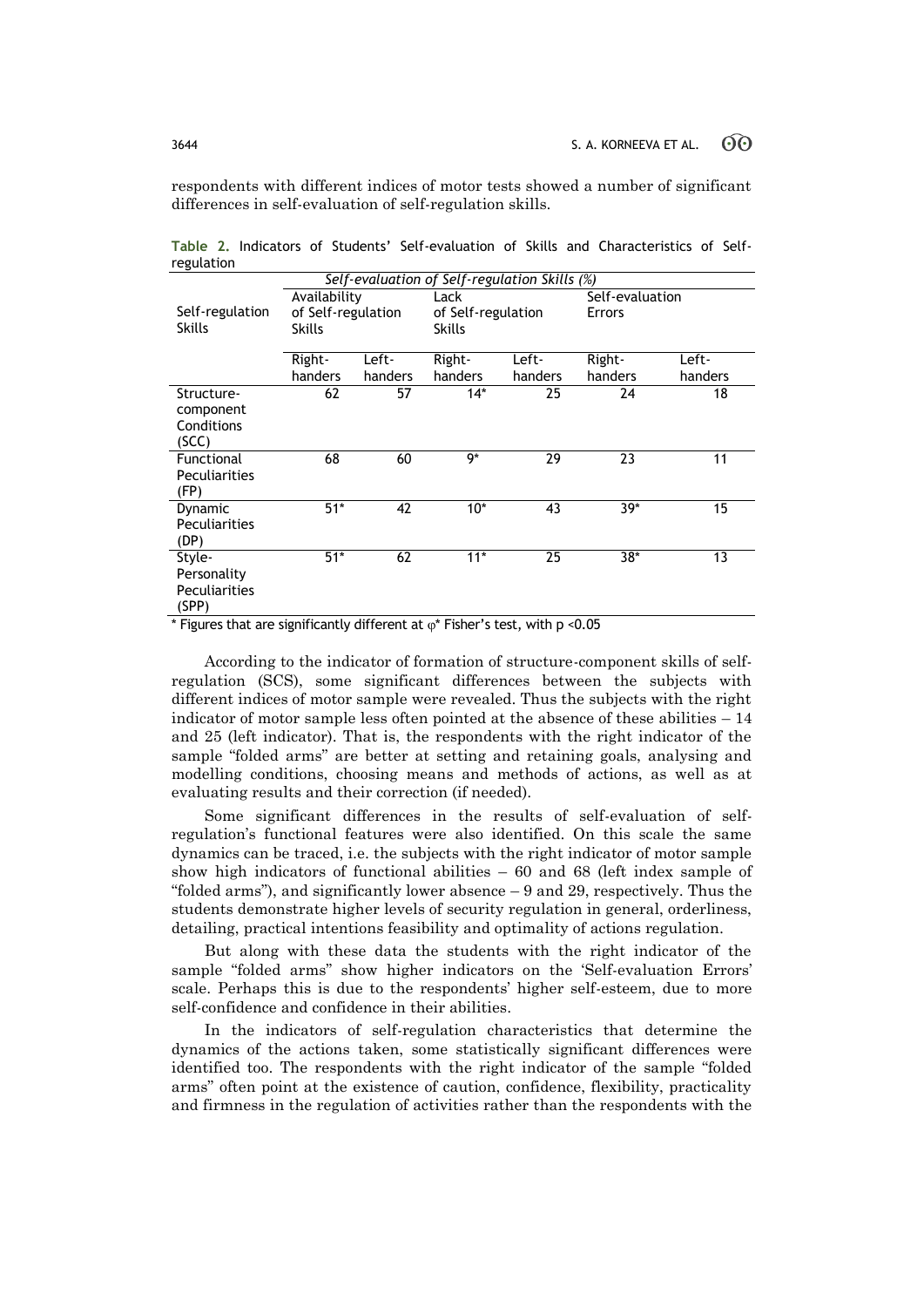#### 60 INTERNATIONAL JOURNAL OF ENVIRONMENTAL & SCIENCE EDUCATION 3645

left indicator of motor sample of 51 and 42 per cent characterizing the presence of 10 (right index of motor test) and 43 (left indicator) – the lack of these skills respectively.

Style-personality features of self-regulation are also evaluated differently by the subjects with different indices of motor sample. The respondents with left index motor test assessed their style-personality of self-regulation higher than by the subjects with the right indicator, the availability of skills – 51 and 62 per cent. At the same time it is interesting to note the fact that on initiative, awareness, responsibility, independence, readiness for education, these subjects (with the left indicator of motor test and with a higher score) indicated they lacked of such skills.

To compare the indicators of motor tests, showing an asymmetry in the organization of brain structures, with the personal features of self-regulation of the respondents' behaviour, the technique 16 PF of multifactor study of personality was used.

The respondents with different indices of motor tests and individual laterality profiles showed a number of significant differences in the expression of the communicative properties and features of interpersonal interaction. Data on factor A (kindness, cordiality\concern, isolation) suggest that the subjects with the left indicator of the sample "folded arms" are more impulsive, concerned, unsociable, and the subjects with the right indicator of the sample "folded arms" are more dynamic, adequate and effective in the situations of communication. According to factor E (dominance, persistence\conformity, dependence), there are also significant differences (at  $p \leq 0.05$ ) in the sample of girls with different indices of motor sample. Good results for the 'conformity-dominance' scale characterize the respondents as the ones who tend to make independent intelligent decisions. People with high indicators on this factor stick to their views, but as a rule, expect independence from other people, too. According to factor N (courage, confidence\shyness, restraint), the respondents with leftsided asymmetry in the brain organization appeared to have different and lower rates; they are more reserved, shy, unconfident, and hesitant about making decision.

The subjects with different indices of motor sample and individual laterality profiles also have a number of differences in the emotional-volitional sphere. High scores on this factor (emotional stability, the strength of "I") are more characteristic for the respondents with right-sided asymmetry in the sample "folded arms" and the accumulation of right lateral signs (difference p <0.05). They are more likely to demonstrate steadfastness and emotional maturity. The respondents with high indicators on scale C demonstrate a more flexible behaviour; in stressful situations they are able to choose the best solution to the problem. Besides, there are some differences in factors Q3 (organization\ungovernability) and Q4 (tension\relaxation), which further testifies to a better organization and higher self-control among respondents with the right indicator of the sample "folded arms" and the accumulation of right lateral signs. These respondents have a sufficiently developed volitional control over their emotions and behavioural responses, so they work well in a group.

The data revealed on factor M showed some peculiarities in the level of the respondents' intellectual development. At the same time, significant differences were identified between the boys with different indices of motor sample on scale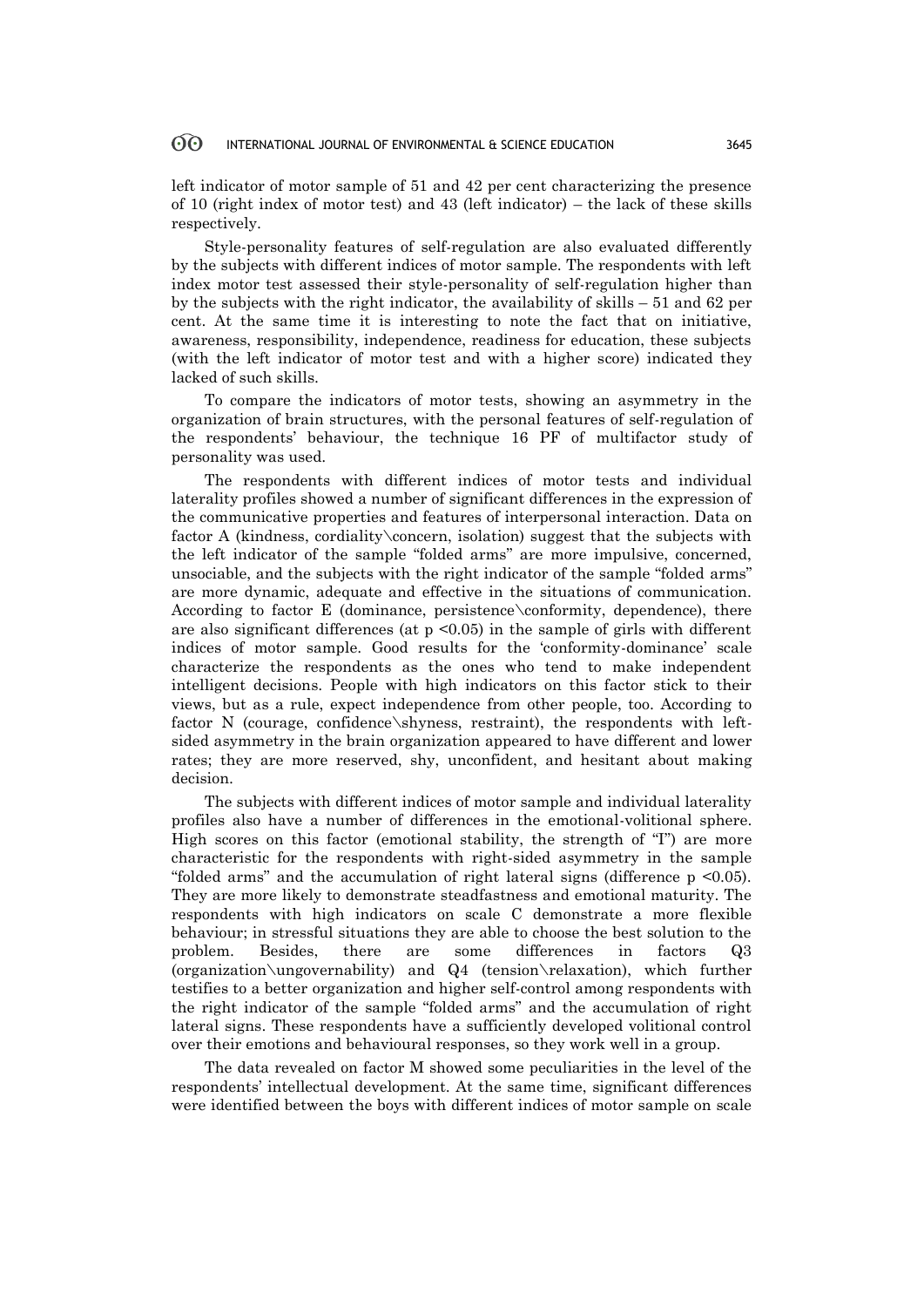M (dreaminess, unpracticality\practicality, firmness). Lower indicators on this factor characterize the student as a practical, focused on external reality, the person following generally accepted standards, but perhaps with the low level of creative imagination. The test-boys with accumulation of right lateral indicators also show higher indicators on this scale.

Thus, the analysis of the results obtained thanks to the method of 16 PF showed the presence of a certain level of correlation between a number of respondents' personality traits and indicators of functional asymmetry.

In connection with the identified indicators of the students' functional asymmetry we were interested in the results of the SAT technique on the following scales: flexibility of behaviour, self-sensitiveness, spontaneity, selfesteem, self-acceptance, understanding of human nature, synergy, acceptance of aggression, sociability, cognitive needs, creativity, values, time competence – with the indicators of functional asymmetry.

According to additional SAT scales, some differences were obtained only for a number of indicators in the groups of respondents with different individual laterality profiles (asymmetry), which allow a more differentiated approach to the analysis of connection of individual differences in functional asymmetry with indicators of human self-actualization. Of particular interest are the data on the scale of spontaneity (the ability to express their feelings spontaneously). High scores on this scale indicate the possibility of another method of behaviour, not calculated in advance. The findings suggest that the prevalence of left lateral leads to a decrease in spontaneous behaviour. At the same time the subjects with the left indicator of motor sample show higher scores on the scale of creativity that characterizes the person's creative orientation. Some statistically significant differences were also obtained on the 'flexibility of behaviour' scale that measures the degree of a person's flexibility in the implementation of his values and his capability to respond quickly to changing aspects of the situation. It can be assumed that the subjects with the right indicator of the sample "folded arms" (as indicated by the data) have a higher ability to react quickly, and at the same time properly, to the changing aspects of the situation. It is possible that the subjects with the right sample indicator while accumulating right lateral signs are more aware of their needs and feelings. On the selfesteem scale, measuring the subject's ability to appreciate his/her merits, statistically significant differences were identified in the sample of girls with accumulation of right lateral signs. Thus, we see that the accumulation of left lateral signs contributes to a less critical attitude towards themselves and a higher self-esteem. This is confirmed by the data on the scale of self-acceptance. Higher indicators of cognitive needs can be observed in the girls' samples with the right indicator of the sample "folded arms". In this case it is interesting to point out the fact that in the sample of both boys and girls, – the respondents of the group of unilateral right-handers, – higher rates on the scale of sociability were recorded among the respondents with the left indicator according to A.R. Luria (1973). This proves the ability of the subject with high indicators on this scale to quickly establish contact with people, at the same time the intensity and duration of these contacts can vary. In terms of motor sample indicators the connection with SAT's additional scales was not identified.

According to the data on the first-base scale (Time Competence), no statistically significant differences were obtained among the boys. But the data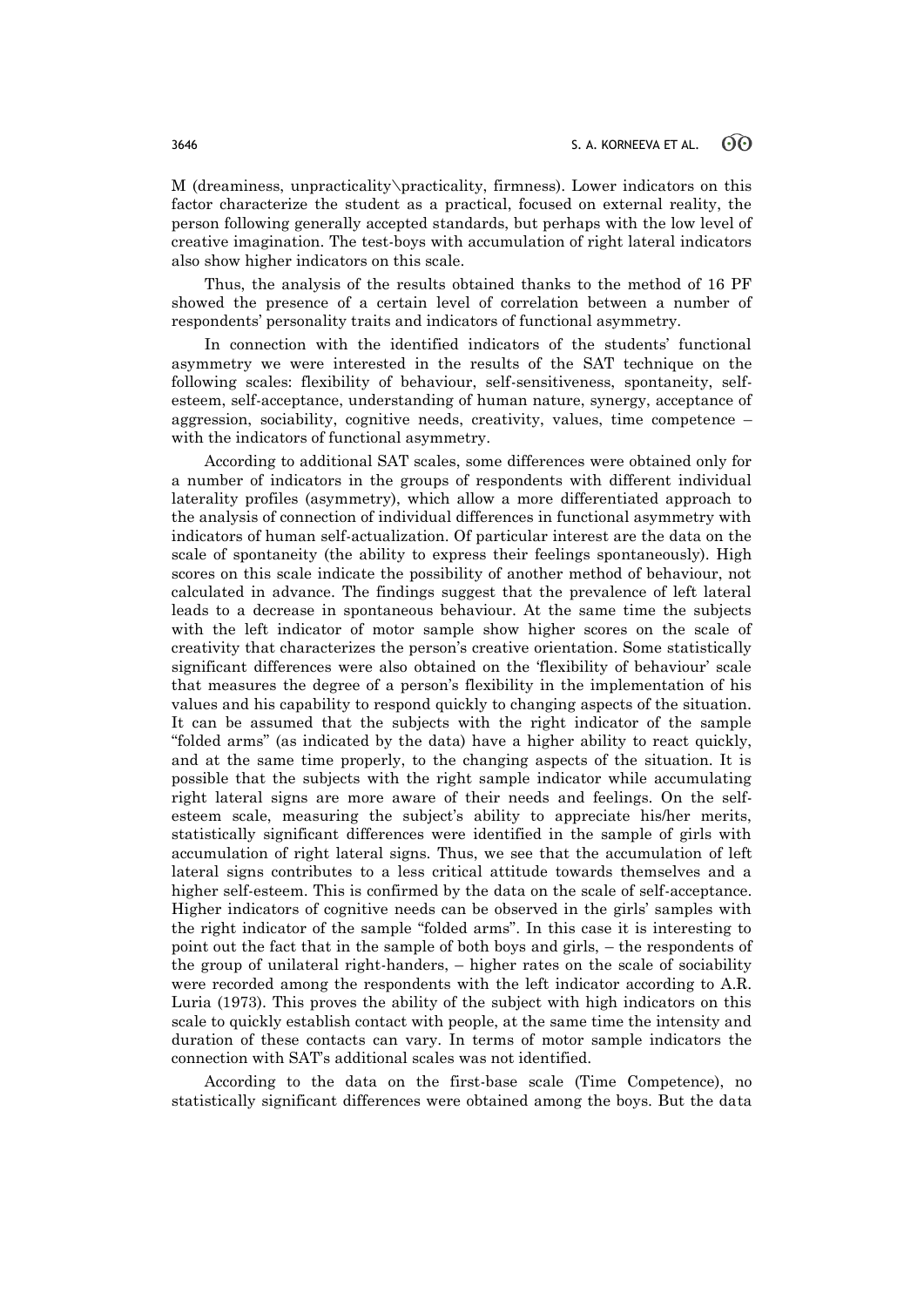#### $60^{\circ}$ INTERNATIONAL JOURNAL OF ENVIRONMENTAL & SCIENCE EDUCATION 3647

of the respondents belonging to different profiles of functional asymmetry, clarify the results, stressing that better results are found among the respondents with the accumulation of right lateral indicators. High scores on this scale indicate, firstly, the person's ability of "living in the present", to experience the moments of his/her life in full; secondly, to feel the continuity of the past, present and future, that is, to see his/her life in a sufficiently holistic way. Such an attitude is an indicator of a personality's high self-actualization. A higher degree of the respondents' self-actualization with the right motor sample indicator are confirmed by significant differences  $(p \le 0.05)$  on the scale of value orientations, measuring the extent to which a person shares values which are characteristic of the self-actualizing person.

Thus, it should be noted that such SAT indicators as time and value orientations are more connected with the personality's characteristics that can also be identified with the connection of asymmetry indicators according to A.R. Luria (1973). As for the rest of the indicators, they are more linked with the individual laterality profile, as they are no longer recorded as personality's level, but as socio-specialized (socially acquired) characteristics, that are formed during lifetime.

For the diagnostics of life orientations the technique with the same name has been used. The test results only showed an overall decrease in the indicators of the life orientations technique of the respondents with a predominance of left lateral signs. Comparison of average data with significant differences (at p <0.05) indicated that the respondents with the right indicator of the "folded arms" sample displayed higher scores on the "Result" scale of this technique. On the rest of the scales of the life orientations technique some differences were obtained only on a number of parameters in the groups belonging to different functional asymmetry indicators according to V.A. Moskvin (2002). The latter make it possible to apply a more differentiated approach to the analysis of the connection between the individual differences in functional asymmetry and indicators of human life orientations. Thus, the girls with the accumulation of left lateral signs showed significant differences on the scale of "Locus – Control – Life" At high test scores the subjects tend to believe that a person is given control over his life, that he is free to make decisions and implement them. In this group of the girls, statistically significant differences were identified on the "Consciousness of Life" scale, "Process", "Result", and "Locus-Control – I", confirming that the accumulation of left lateral signs leads to a decrease in the indicators of the individual life orientations.

The respondents' time orientations were assessed using three bipolar scales as described in the "Time Direction" technique. Time orientation indicators, according to this method, showed no statistically significant differences but the data on "The Future" scale in the sample of the boys with different indices of motor tests for A.R. Luria (1973) and the scale of "The Past" in the unilateral group of the right-handed girls.

Thus, the analysis of the results obtained with the help of psycho-diagnostic methods for the study of personality characteristics associated with selfregulation of life revealed a link between the respondents' personality traits, their level of self-actualization, life orientations, and time direction with their functional asymmetry profile. That confirms the results of the previous studies (Osnitsky & Korneeva, 2014).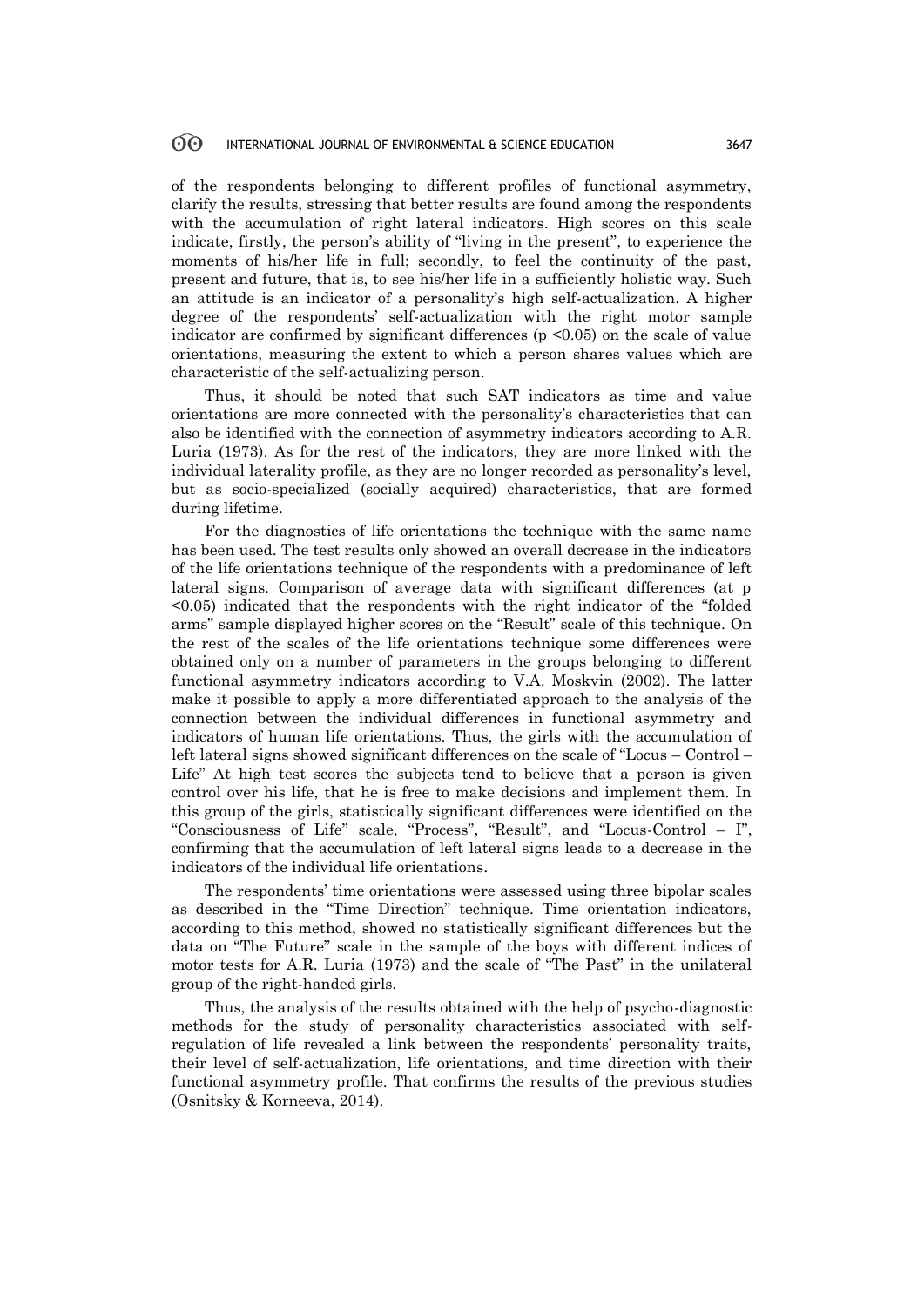In order to find out whether there is a connection between the personal characteristics of the respondents, their life orientations, features of selfactualization and time direction with the features of self-evaluation of regulatory skills, we used correlation analysis (Pearson correlation).

The correlation analysis of the data obtained during the investigation led to the conclusion that there is a definite relationship between the students' personal characteristics and the specifics of their own self-assessment of regulatory skills.

An inverse relationship (at -0.50 and - 0.57, respectively) was found in the samples of both boys and girls with the right indicator of the "folded arms" sample between the emotional factor of stability and strength of "I" and the dynamic characteristics of self-regulation (the "Estimation Error" scale). That is, the higher the emotional stability, the more confident and stable in regulating the activity the subject will be, and the less difficulty he/she will encounter while reflecting the self-regulation skills and, as a result, will be less likely to make mistakes in the assessment of his/her skills and be more successful in regulating his activity.

Besides, a direct correlation between the indicators of such scales as "Value Orientation Scale", "Consciousness of Life" and "The Real" was found in the samples of the girls with both the right (0.65) and the left (0.60) index of motor sample. Therefore, the higher the score on a scale of value orientations, the more meaningful is the respondent's life and the more he/she lives in the present, "here and now".

Thus, analysis of the results allowed us to show that there are significant differences in the processes of self-regulation among the respondents with different variants of lateral profiles and common features of these processes in individuals who have the same options of the lateral profiles.

The present study was devoted to the study of the relationship between the individual differences in the functional asymmetry and the processes of high school students' self-regulation. At the same time in our work we studied the connection parameters of functional asymmetry with the most common processes of self-activity in the reactive and impulsive behaviour patterns, in both activity- and personally organized.

In formulating the research problem we operated on the assumption that with the help of well-known techniques, it would be possible to identify the personality traits that correlate with the multilevel phenomenology of high school students' self-activity, and suggested that the different levels of the selfregulation activity's phenomenology the adaptive, activity and personality levels could be variously linked with the features of functional brain asymmetries.

### **Conclusion**

The results of this work give us grounds for solving the problem under consideration. Thus, the study data made it possible to confirm the assumption of the lateral neurophysiological bases of individual differences that can display in the intellectual and emotional activities, as well as in what is the most valuable to this work, in peculiarities of regulatory processes.

Conclusions: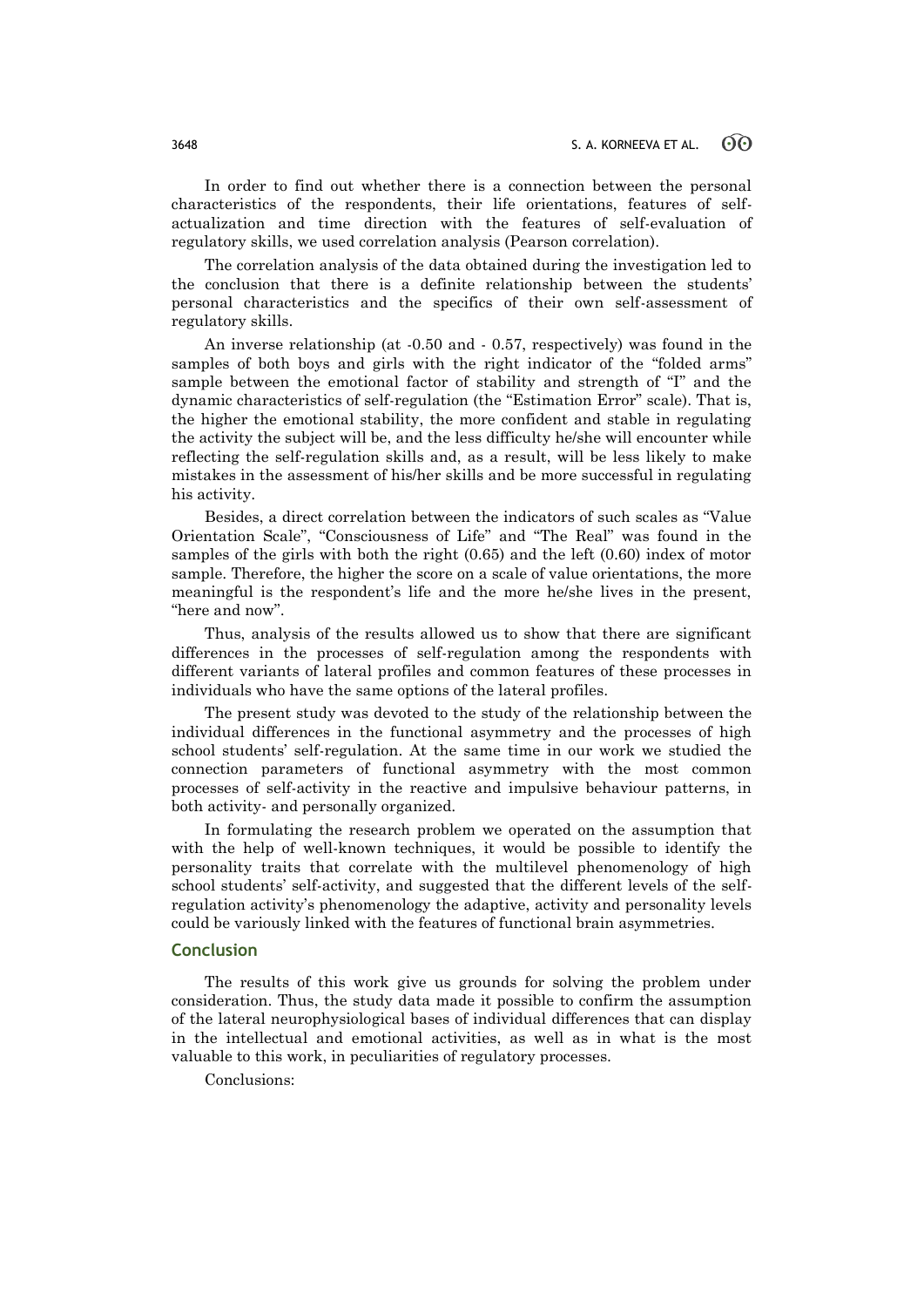1. We prove the assumption about the existence of connection of individual differences in the processes of self-regulation with peculiarities of laterality profiles characterizing the functional asymmetry of human regulation activity. The combination of general psychological and differential psychological approaches made it possible to establish multilevel links between the features of functional asymmetry and behavioural and personal characteristics of selfregulation, implemented in the action systems for the organisation of temporary and human living space.

2. The findings of the study data confirmed the assumption of the lateralization of the neurophysiological bases of individual differences, which display in intellectual and emotional activities, as well as in the features of the regulatory processes. The respondents with different indices of motor samples revealed a number of significant differences in the self-evaluation of selfregulation skills. The students with the right motor sample indicator ("folded arms") to a greater extent have more developed processes of goal-setting and goal retention, analysis and conditions modelling, the choice of means and methods of action, as well as the evaluation of the results and their correction. They often display self-confidence, flexibility, practicality and firmness in the regulation of activity, initiative, awareness, and responsibility than the respondents with the left motor sample indicator.

3. When comparing the indicators of motor tests and lateral organisation profiles evidencing asymmetry in the organisation of brain structures, with the respondents' personal characteristics a number of significant differences was identified in the expression of communicative properties and features of interpersonal interaction, differences in emotional-volitional and intellectual spheres of the respondents.

It has been found that the left-handed subjects are more impulsive, concerned, unsociable, whereas the subjects with the right motor sample indicator are more dynamic, adequate and effective in communication situations. The respondents with left-sided asymmetry in the brain organisation are more reserved, shy, unconfident in themselves, doubtful in decision-making situations. Emotional stability, the strength of "I" is more characteristic of the respondents with the right motor sample indicator and the accumulation of right lateral signs of the lateral organisation profile. That is, they are more likely to demonstrate steadfastness and emotional maturity.

4. The differences revealed in terms of organisation and intensity, further evidence of better organisation and higher self-control among respondents with the right measure of the sample "folded arms" and the accumulation of right lateral signs of the lateral organisation profile. These respondents have a sufficiently developed volitional control over their emotions and behavioural responses.

5. The respondents with left-sided asymmetry in the brain organisation revealed a higher ability to act spontaneously and express their feelings that indicates the respondent's capability to act impulsively, using methods not planned in advance. The left-handed subjects were often characterized by a high score on a scale of creativity that shows the creative orientation of a person.

Thus, taking into consideration the results of the research one can conclude that dynamic features of the self-regulation activity, orientation towards time and temporal behaviour characteristics, as well as the indicators of the